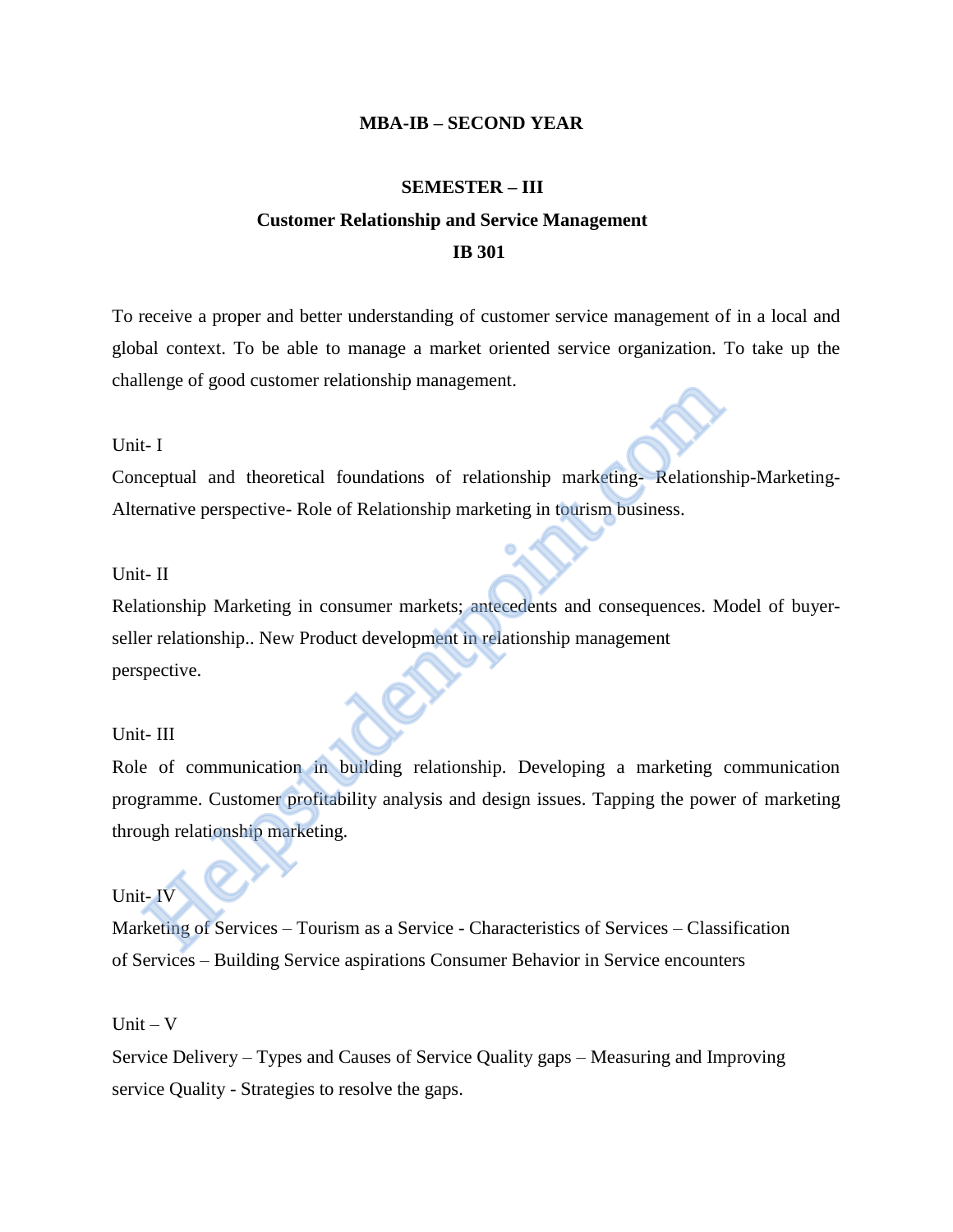# References

- Handbook of relationship marketing, Jagdish Seth and Atul Pyarvatiyar.
- Marketing Management A Relationship Marketing Perspective: Cranfield School of Management.
- Marketing Tourism Destinations Ernie Health & Geoffrey Wall, John Wiley & Sons. Inc.
- Marketing for Hospitality and Tourism Philip Kotler, Jon Bower.
- Tourism Marketing, Manjula Chowdery, Oxford University Press. Marketing for Hospitality and Tourism – Philip Kotler, Jon Bower.<br>
Tourism Marketing, Manjula Chowdery, Oxford University Press.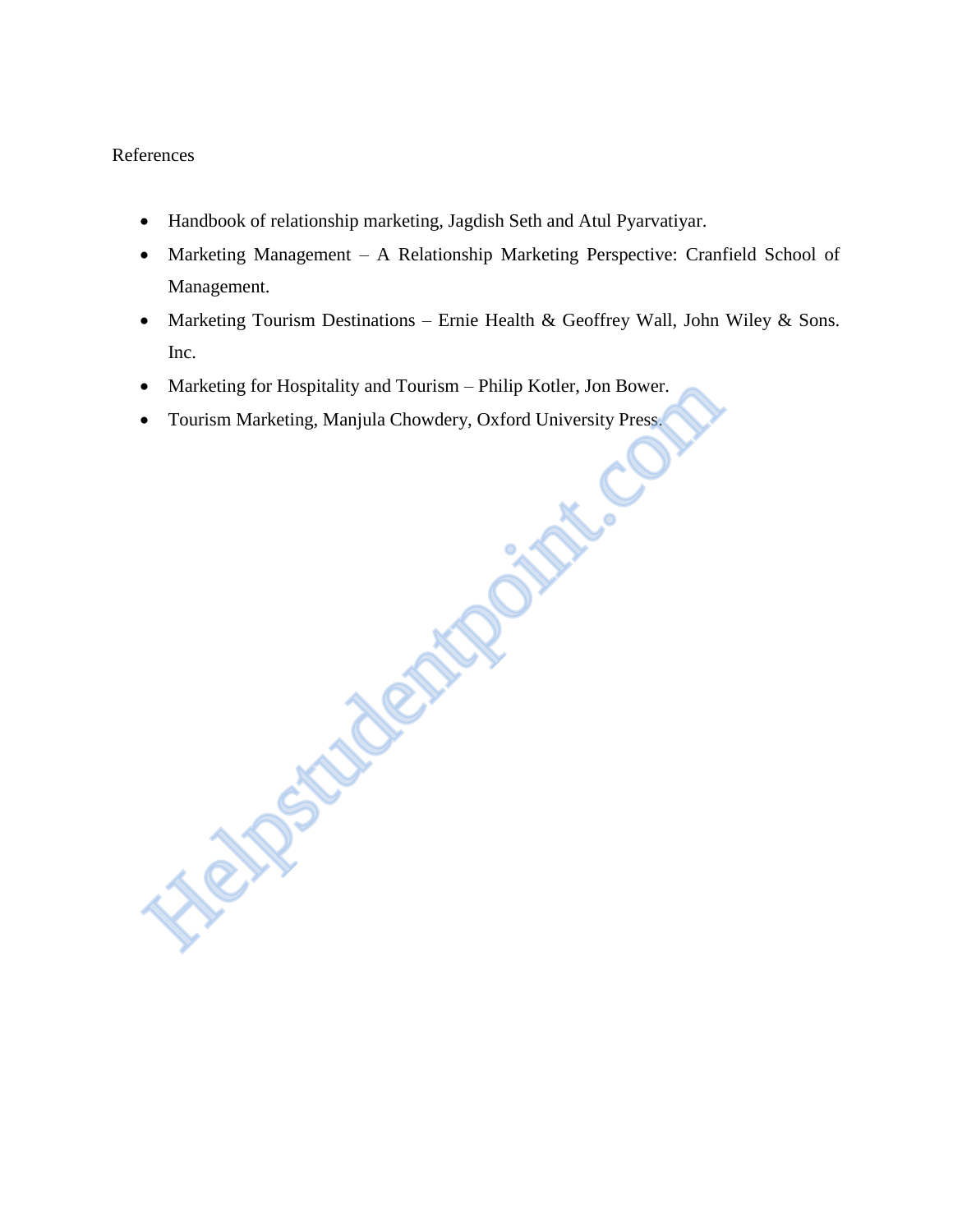# **INTERNATIONAL HUMAN RESOURCE MANAGEMENT IB 302**

Liberalization and globalization have led to new challenges in the area of human resource management. Today international human resource management has developed as a distinct field of specialization. International HRM is an important lever to achieve integration of different units operating in multiple national locations. This paper intends to acquaint the students with the concepts and strategies of international human resource management and to enhance their skill to effectively manage human resource in international perspective.

# UNIT 1

Introduction: Concept and objectives of human resource management; Traditional and modem perspectives in HRM; Themes in HRM; Contemporary global trends in HRM.

# UNIT 2

International Context of HRM: Cross national differences in personnel and organisations: Cultural Factor in human resource policies; Complexities and issues inmanaging human resource across countries; International HRM department and functions; Models of international HRM.

# UNIT 3.

International Staffing: Recruitment – sources of international human resource power; selection strategies for overseas assignments; International transfers; Problems of repatriation of overseas expatriates and strategies to tackle these problems. Exercity manage numan resource in international perspective.<br>
Helpstudent: Concept and objectives of human resource management; Tradition<br>
pectives in HRM; Themes in HRM; Contemporary global trends in HRM.<br>
HERM: The manne

# UNIT 4.

Compensation In International Perspective: Factors, package, methods and trends ;Motivation in cross-cultural context. Training and Development: Training and development for expatriates; training and development for international staff.

## UNIT 5.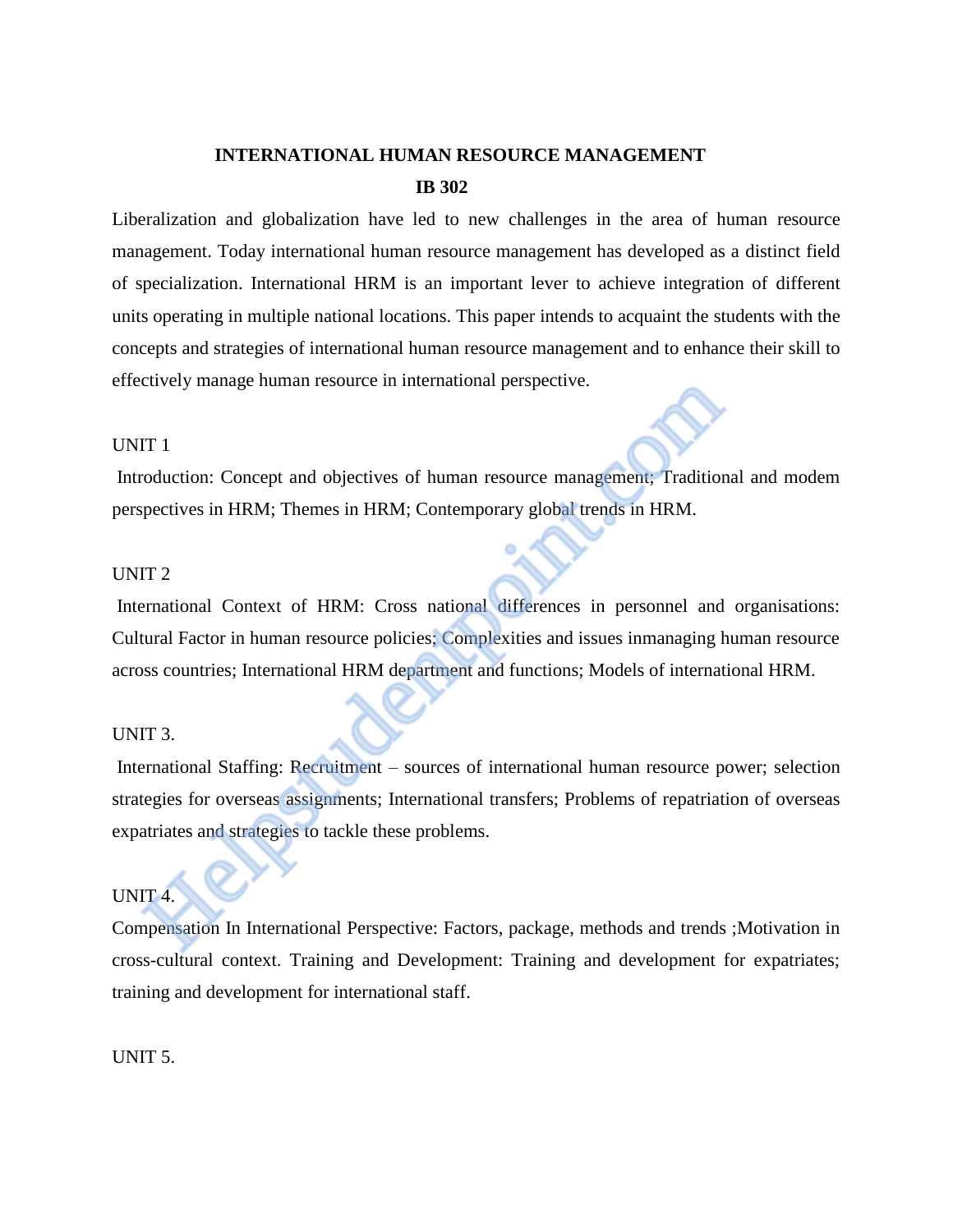Direction, Supervision and Control: Issues and strategies for directing and supervising in international context; Enhancing interpersonal communication; Performance appraisal Criteria and process. International HRM and industrial Relations: A framework for international industrial relations; Employees participation – Practices in various countries .Challenges to international human resource managers.

# References

- Alkhafaji, Abbass F., Competitive Global Management, St. Luice Press, Vanity Books International, 1996.
- Beardwell I. And L. Holden, Human Resource Management, 2 nd ed., Pitman, London,1998.
- Beumont, P. B., Human Resource Management, : Key Concepts and Skills, Sage,London,1993.
- Black, J.S. and M. Mendaenhall, Readings and Cases in International Human Resource Management PWS-Kent, Boston, 1991.
- Dowling, Peter J. Denice E. Welch and Randall S. Schuler, International Human Resource Management : Managing People in a Multiple Context, South Western College Publishing, Cincinnati, 1999.(40) mernational, 1990.<br>
• Beardwell 1. And L. Holden, Human Resource Management, 2 nd<br>
1. And L. Holden, Human Resource Management, : Key Concept<br>
Sage,London, 1993.<br>
• Black, J.S. and M. Mendaenhall, Readings and Cases in Int
- Goss, David, Human Resource Management, Thomson Bu siness Press, London,1997.
- Harzing, Ann wil and Joris Van Ruysseveldt, International Human Resource
- Management: An Integrated Approach, Sage Publication, London, 1999.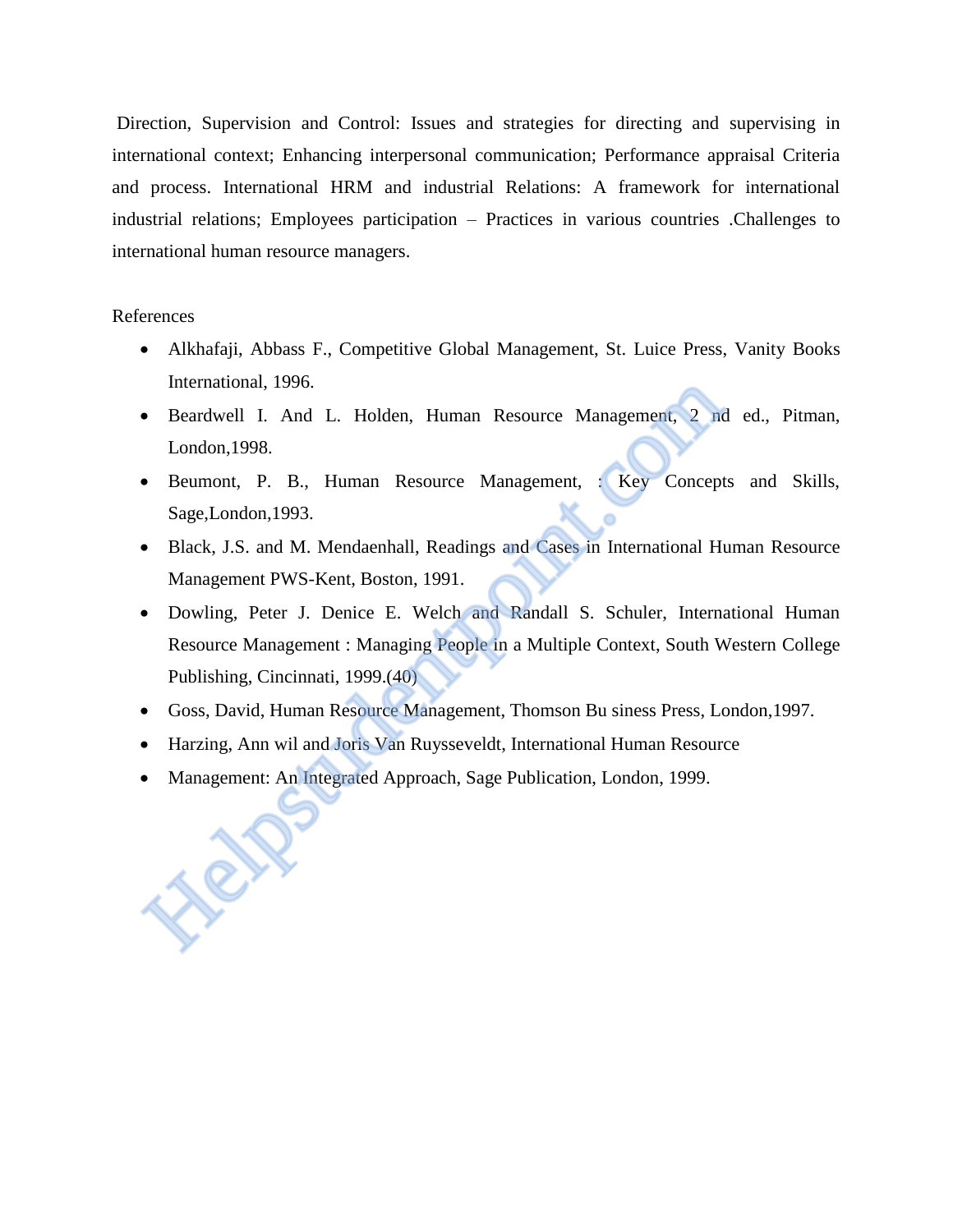# **Entrepreneurship Development IB 303**

To provide an introduction to entrepreneurship and its development process. Also to learn about business idea generation and preparation of Business Plan and for understanding of various activities of funding agencies.

# Unit I

Concept of Entrepreneurship – Meaning, Types, Qualities of an Entrepreneur, Classification of Entrepreneurs, Factors influencing Entrepreneurship, Entrepreneurial Development Programmes (EDP)

# Unit II

Business Idea & Plan Business Idea: Sources, Evaluation. Business Plan: Uses, Writing, Data collection. Business Plan Presentation.

# Unit III

Entrepreneurial Development – Agencies Commercial Banks – District Industries Centre – National Small Industries Corporation – Small Industries Development Organization – Small Industries Service Institute. Business Incubation, Business Clusters. cept of Entrepreneurship – wiealing, 1 ypes, Quanties of an Entrepreneurs, Compare (1, Compare Preneurs, Factors influencing Entrepreneurship, Entrepreneurial Developme<br>P)<br>Thinses Idea & Plan Business Idea: Sources, Evalua

# Unit IV

Mobilizing Resources Entrepreneurial finance: Debt, Venture Capital Buying a Bussiness: challenges, The Search, Process, Scrutiny, Valuation, Negotiation, Franchising.

Family Business Family business in India, The Founder, The Next Generation, Entry of Family Members, Non‐ family Managers, Succession, Corporate Social Responsibilities, Corporate Governance, Business Cases, Best Practices.

Unit V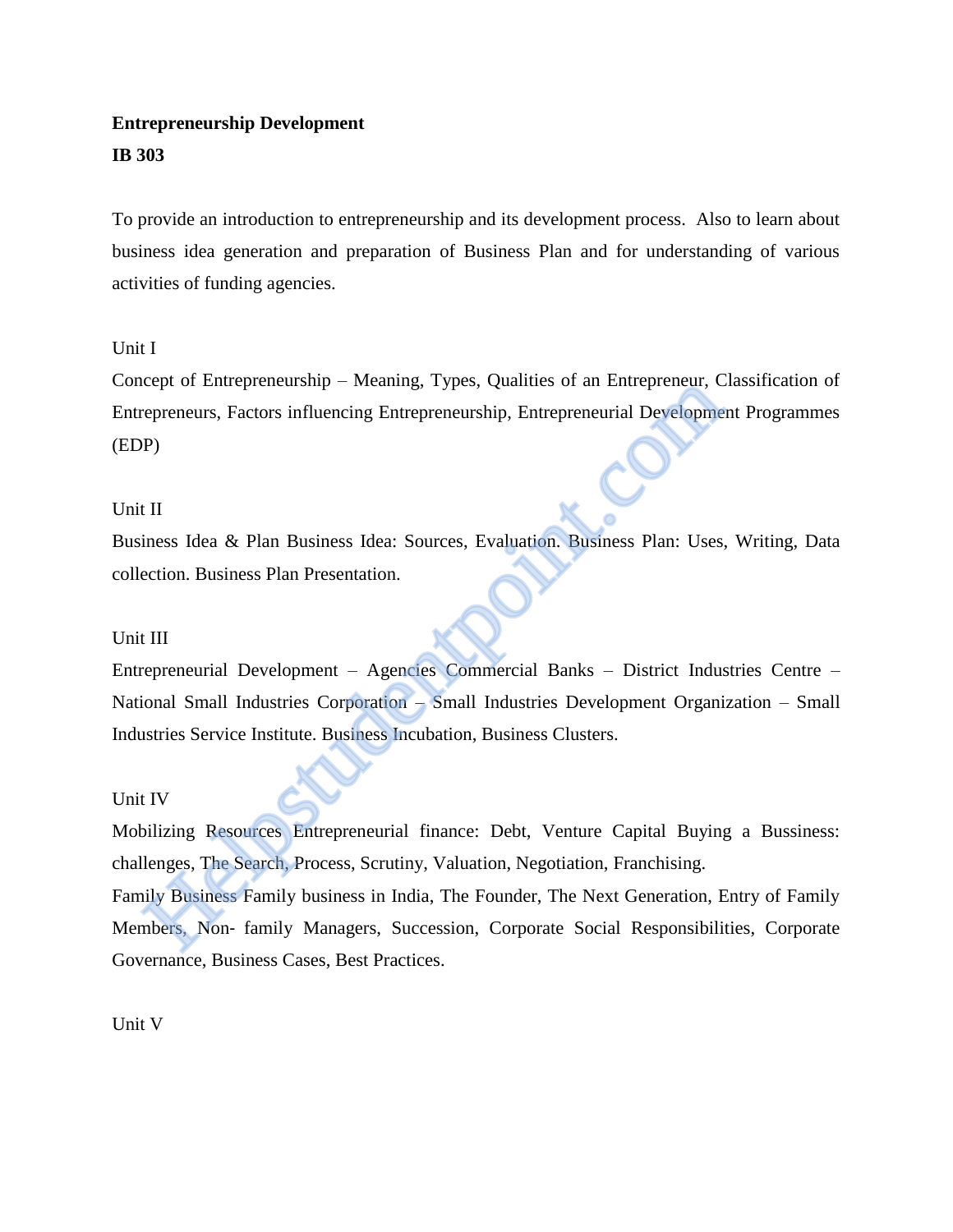E-Business & Networking E-Business: Domain Name, Website, E-Commerce, Hosting, Building Traffic Networking: Starting & Managing a Network, Infrastructure, Best Practices Growth Strategies: Stages of Growth, Global Expansion, Relocation, Financing Growth, , Business Cases

Suggested References:

- 1. Vasanta Desai: Dynamics of entrepreneurial development and management;
- 2. Vasanta Desai: Entrepreneurial
- 3. Peter F. Drucker: Innovation and development;
- 4. M.V. Deshpande: Entrepreneurship of small scale industries; The Coler P. Duckel. Information and development,<br>T.V. Deshpande: Entrepreneurship.<br>ajeev Roy : Entrepreneurship.<br>Company of the Coler P. Development.<br>Company of the Coler P. Development.<br>Company of the Coler P. Developmen
- 5. Rajeev Roy : Entrepreneurship.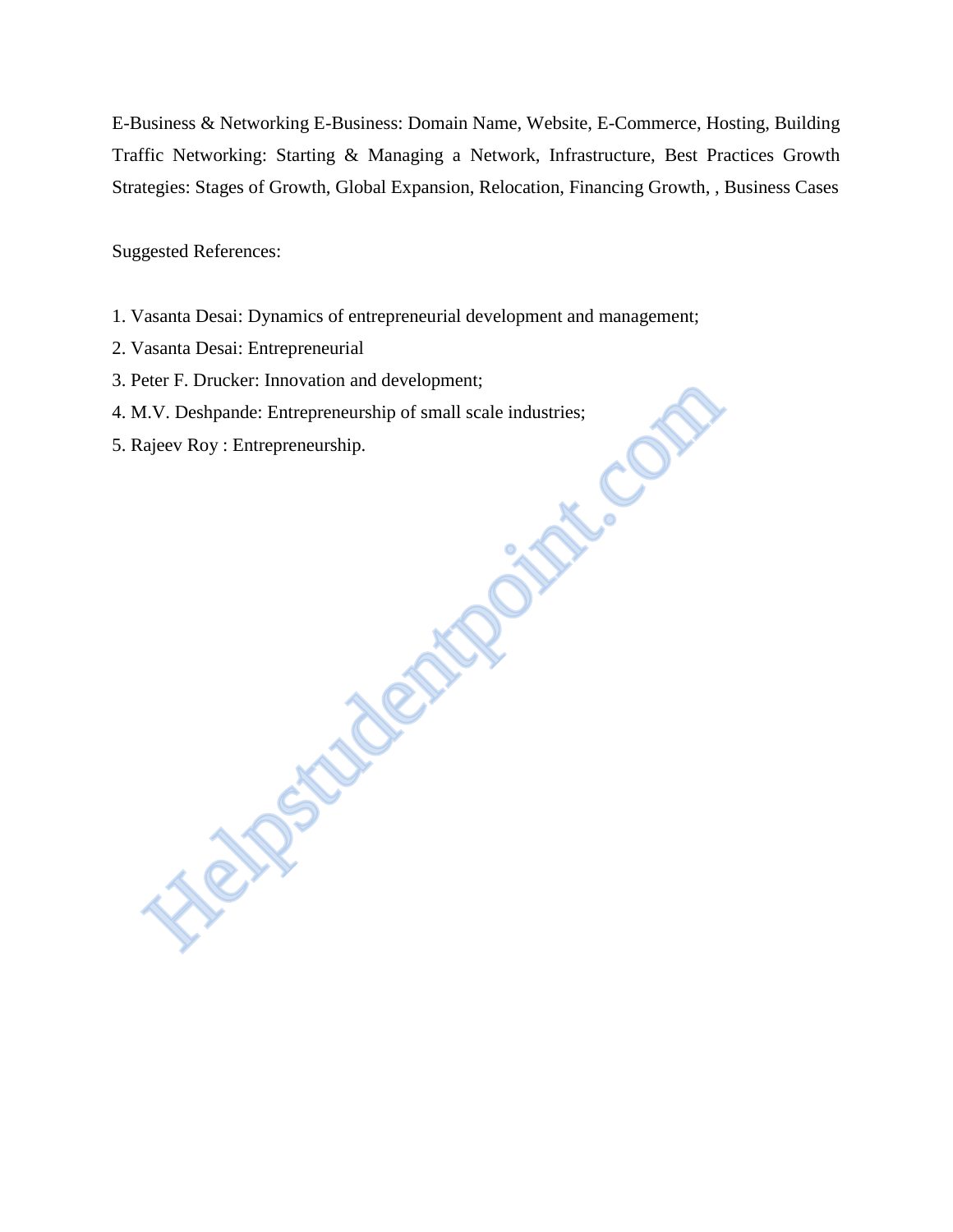### **E-Commerce**

## **IB 304**

The objective of the paper is to introduce students to the concept of e -commerce and equip them to assess e-commerce requirements of a business and develop e -business plans and to interact with various IT professionals who may be developing e-commerce applications.

# Unit I

Introduction to Electronic Commerce: Meaning, nature and scope; Channels of e -commerce; Business applications of e -commerce; Global trading environment and adoption of ecommerce., Architectural Framework of E-Commerce: World Wide Web as the architecture; Global Publishing concept; Universal reader concept and client server concept; hypertext publishing and hypertext information network; Internet protocols.

### Unit II

Business Models of E-commerce and Infrastructure; B2B, B2C, B2G and other models of ecommerce; Applications of e-commerce to supply chain management; product and service digitisation; Remote servicing procurement, and online marketing and advertising E-commerce resources and infrastructure planning. merce, Architectural Framework of E-Commerce, Guodar uatung environment and a<br>merce, Architectural Framework of E-Commerce: World Wide Web as the<br>all Publishing concept; Universal reader concept and client server cond<br>ishi

# Unit III

Business to Consumer E-commerce Applications: Cataloging; Order planning and order generation; Cost estimation and pricing; Order receipt and accounting; Order selection and prioritization: Order scheduling, fulfilling and delivery, Order billing and payment management.

# Unit IV

Web-site Design: Web sites as market place; Role of web site in B2C e -commerce; Website strategies; Web site design principles; Push and pull approaches; E-mail etiquette and e-mail security. Business to Business E-Commerce: Need and alternative models of B2B e -commerce; EDI and paperless trading:;characteristic features of Edi service arrangement; E-marketing-Traditional web promotion: Web counters; Web advertisements.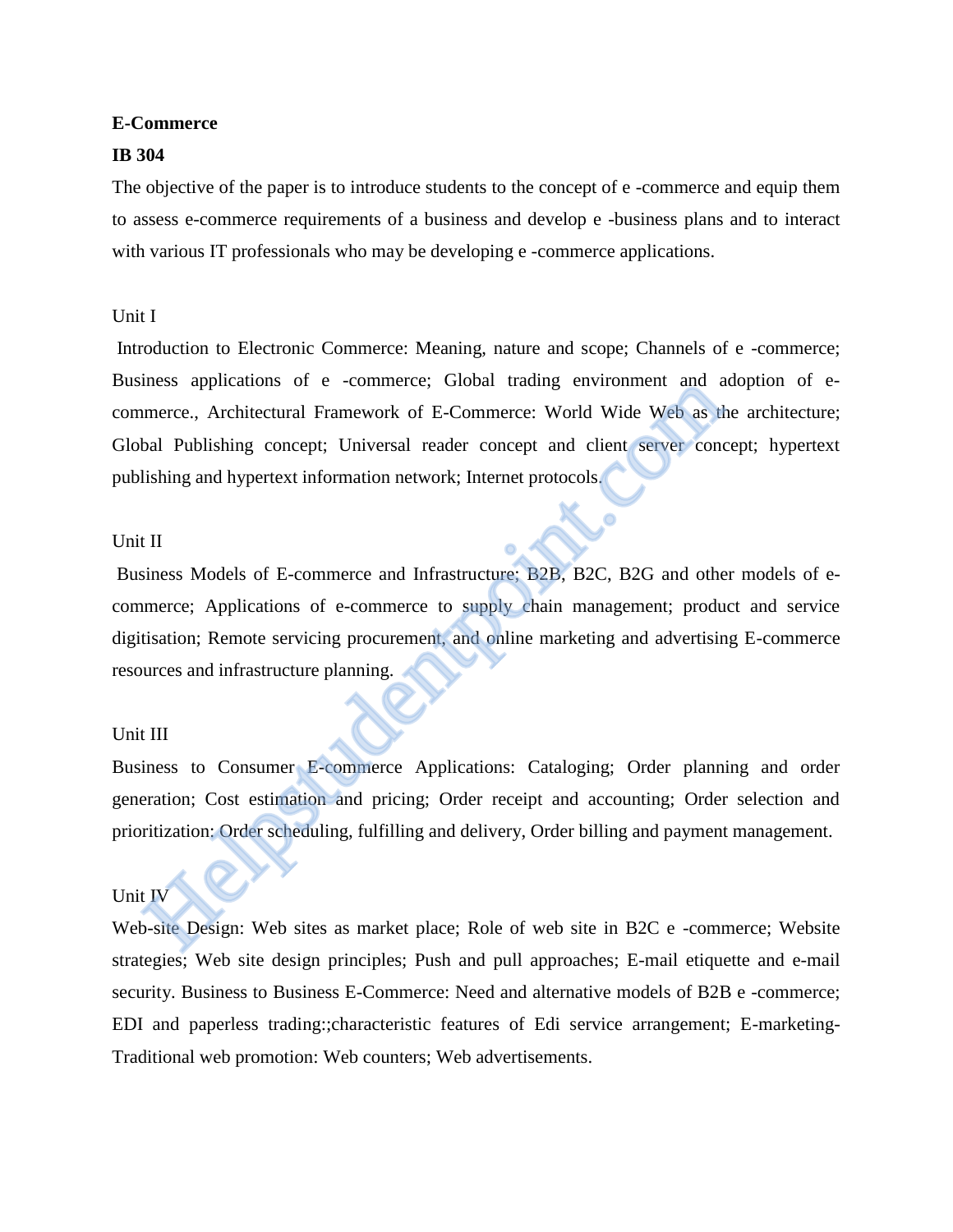# Unit V

Multimedia and E-Commerce: Concept and role of multimedia; Multimedia technologies ;digital video and digitization of product and customer communication, Electronic Payment Systems and Order Fulfillment: Types of payment systems - e-cash. Regulatory Environment of E-Commerce: Borders and jurisdiction contracting and contract enforcement; International cyber laws-aims and salient provisions

# References

- *Agarwala, Kamlesh N., Amit Lal and Deeksha Agarwala, Business on the Net: An Introduction to the Whats and Hows of E -Commerce, Macmillan India Ltd., 2000.*
- *Bajaj, Deobyani Nag, E-Commerce, Tata McGraw Hill Company, New Delhi, 2000.*
- *Diwan, Prag and Sunil Sharma, Electronic Commerce -A Manager's Guide to E-Business,Vanity Books International, Delhi.*
- *Greenstein, M. and T.M. Feinman, Electronic Commerce: Security, Risk Management and Control, Tata McGraw hill, 2000.*
- *. Fitzerald, Business Data Communication Network, McGraw Hill, 1998.*
- *Kalakota, Ravi and Andrew P. Whinson, Frontiers of Electronic Commerce, Addison Wesley, 1999.*
- *Kosiur, David, Understanding Electronic Commerce, Prentice Hall of India Private Ltd.,New Delhi, 1997.*
- *Schneider, Gary P. and James T. Perry, Electronic Commerce, Thompson Learning, Cambridge, 2001.*
- *Turban, E., et. al., Electronic commerce: A Managerial Perspective, Pearson Education Asia.* Anarolace Mannesh N., Amit Lal and Deeksha Agarwala, Business of Introduction to the Whats and Hows of E-Commerce, Macmillan India Lto<br>
• Bajaj, Deobyani Nag, E-Commerce, Tata McGraw Hill Company, New De<br>
• Diwan, Prag and

# **Internship and Project report**

 **IB -305**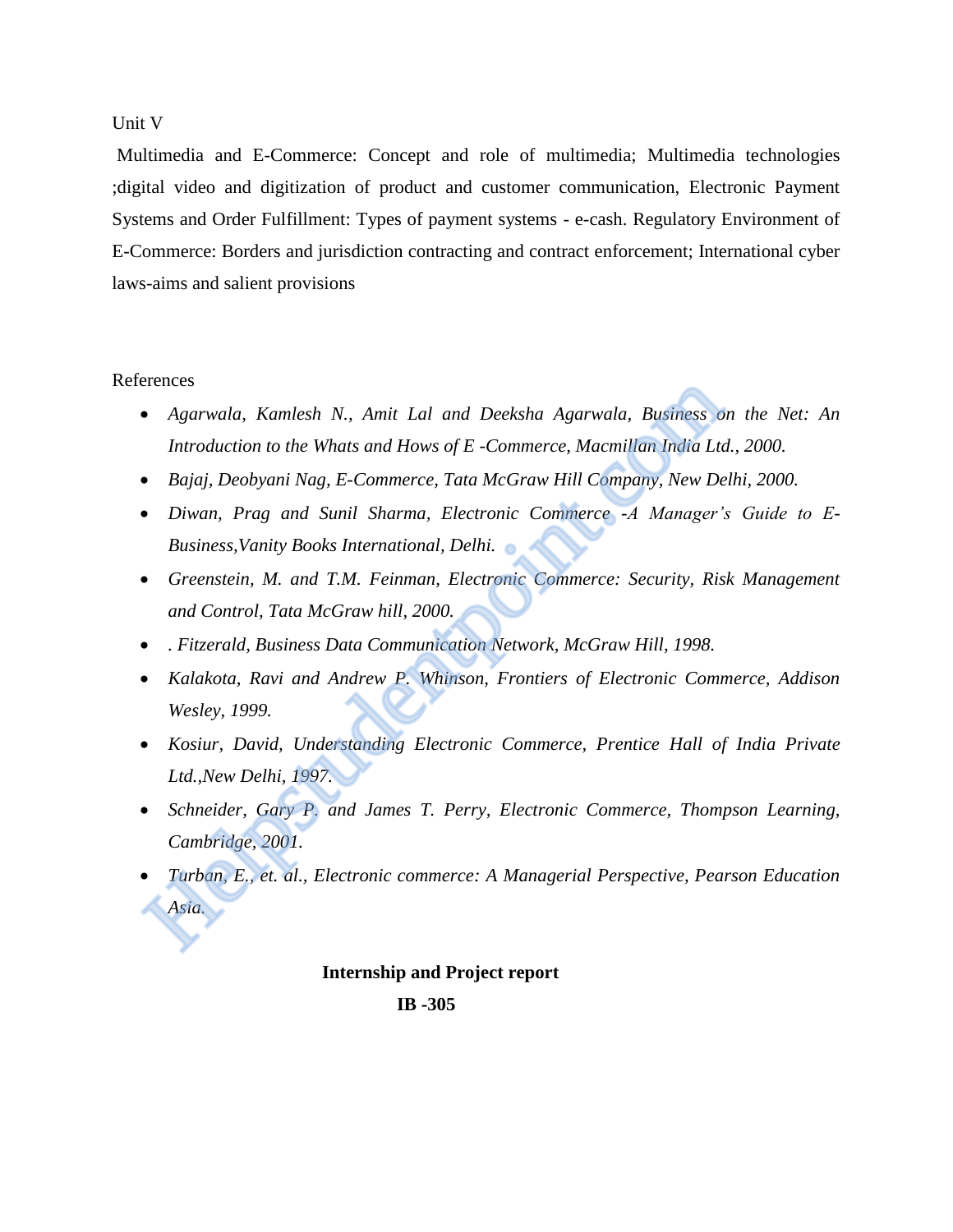It will be prepared by the students on the basis of the Internship undergone during the summer vacations after semester II in any organization .The report will be of 40 marks and there will be a report based Viva of 60 marks. An external examiner will be invited for the viva and report evolution will be done at the time of viva.

Helpstudentpoint.com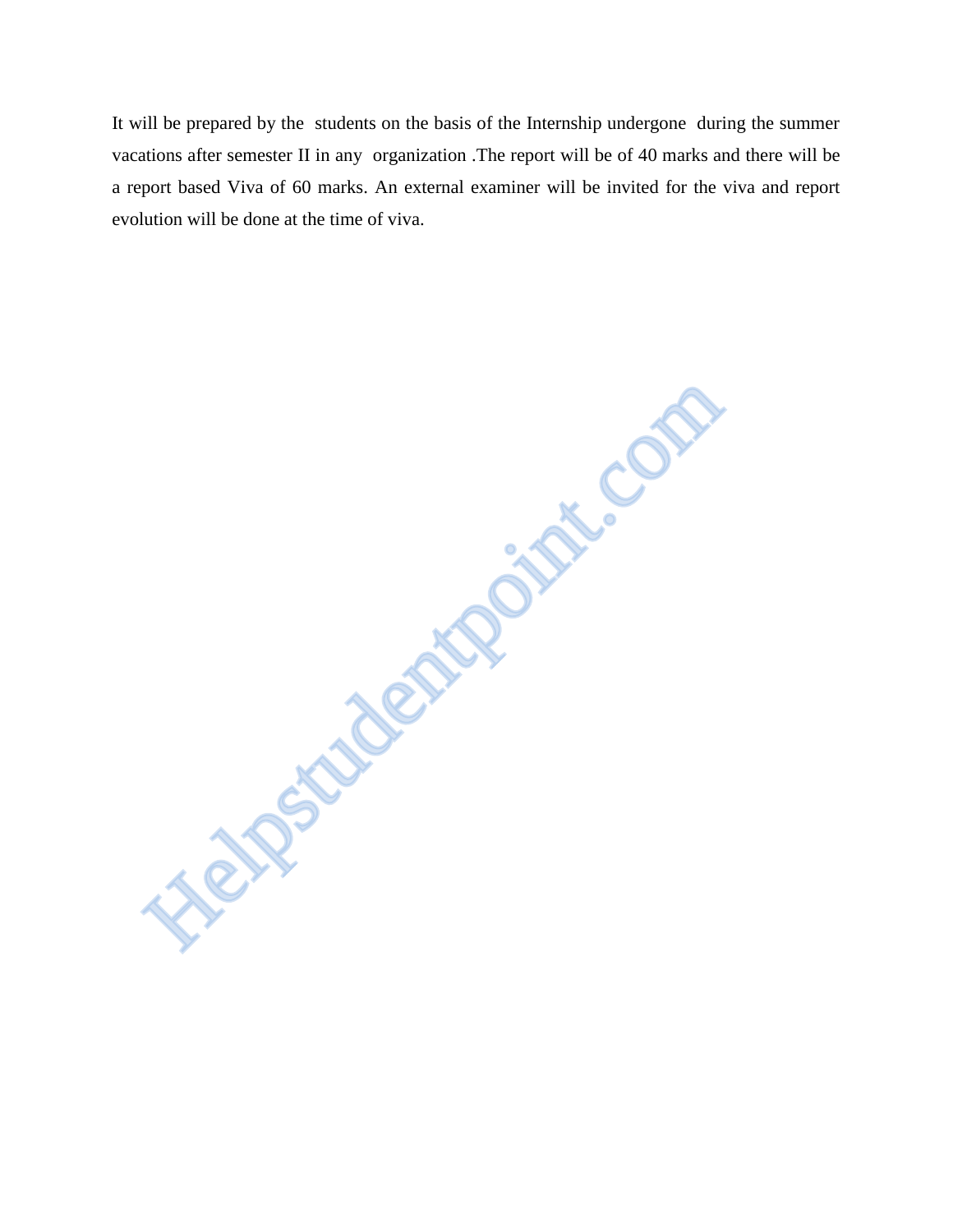Heilestudentpoint.com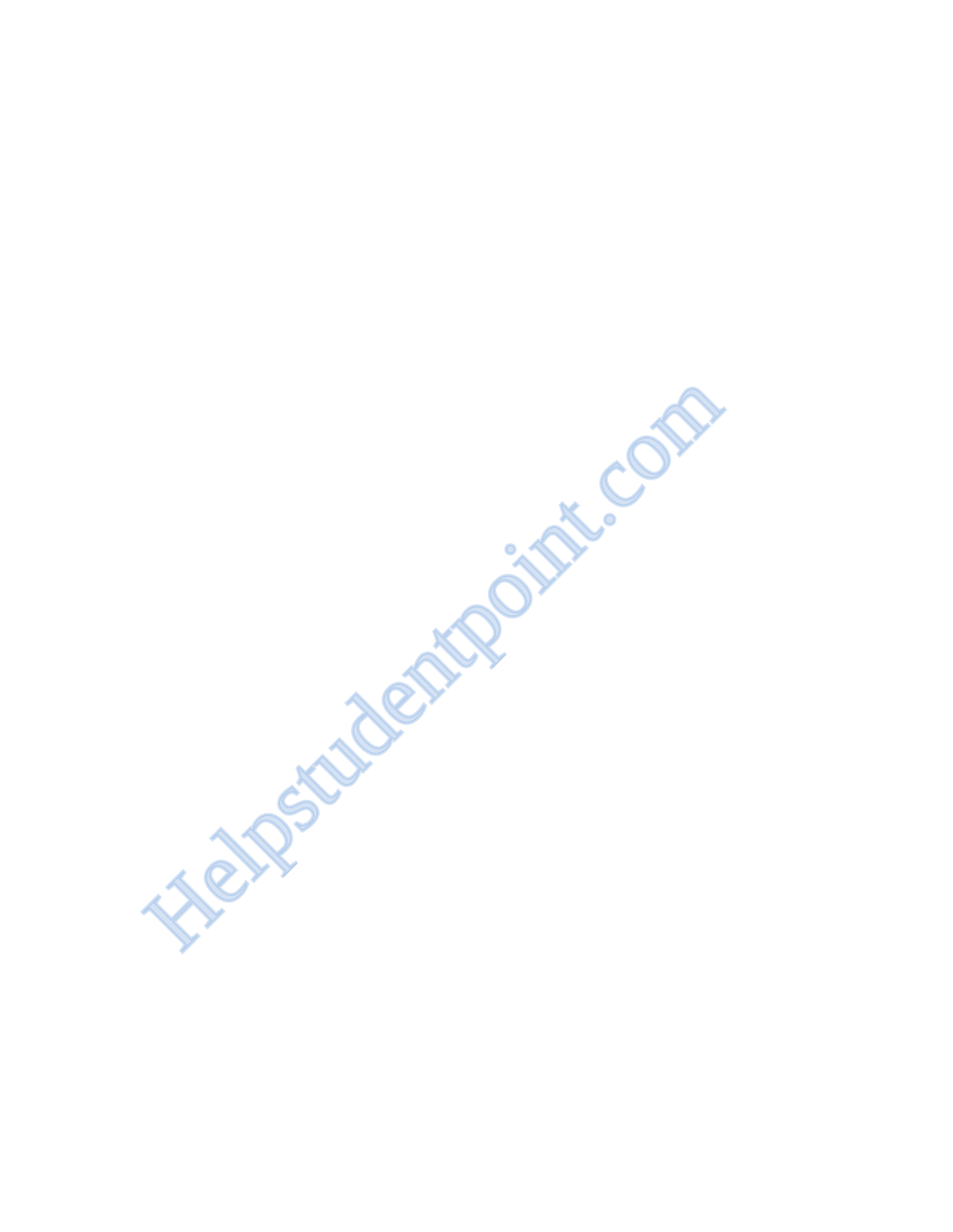# **MBA –IB Semester IV INTERNATIONAL ADVERTISING AND BRAND MANAGEMENT IB 401**

To facilitate an understanding of the importance of branding in consumer choice and how the value of brands may be developed, protected or lost. Participants are expected to develop an ability to measure brand equity in the context of International Markets and identify main challenges facing international brands.

# UNIT I

Branding concepts: introduction to brand, importance and characteristics of the brand, international terminology of brand: brand symbols; brand character, brand logo, brand extension, shared and co-operative branding, corporate name as a brand name, brand association, brand image, brand loyalty; standardization vs. adaptation; characteristics of successful international brand, strategic brand management process, importance of brand planning, issues influencing brand potential, developing brand identity across the globe. THE and concepts: introduction to brand, importance and characteristics mational terminology of brand: brand symbols; brand character, brand logo, bind and co-operative branding, corporate name as a brand name, brand assge

### UNIT II

Brand selection criteria of consumers: brands and the consumer's buying process, brand personality, meaning of brand share and brand communication; service brands and retailer issues in branding: retail branding

# UNIT III

Brand positioning, components of positioning: brand positioning strategies, consumer segmentation, brand architecture and portfolio, perceptual mapping, repositioning, differential advantage; brand equity: measuring and interpreting brand performance: brand value chain, qualitative, quantitative and comparative methods of measuring brand strengths, managing brands over time through reinforcements, revitalization and adjustment in portfolio.

### UNIT IV

Challenges in international branding: protecting brands through trademark registration, brand falsification and protection;' online branding categories, e-branding. global brand strategy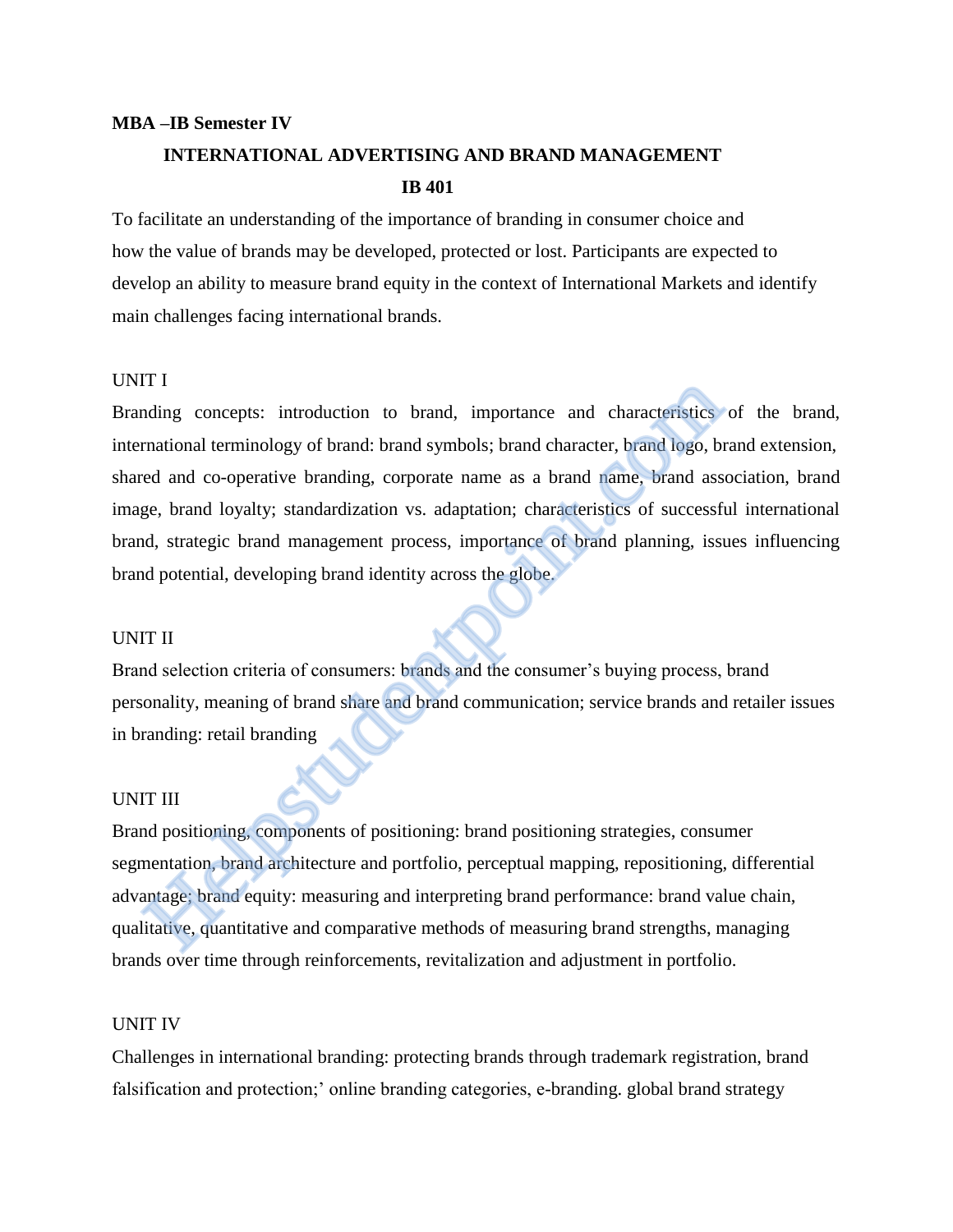managing international brands.

# Unit V

Advertising: Its importance and nature; Communication model; Persuasion Process –perception, learning and attitude change; Major advertising decisions and influencingfactors; Determining advertising Objectives and budget. Developing Advertising Campaign: Determining advertising message and copy -Media planning – media selection and scheduling Advertising through Internet.

# References

- Aaker, D.A., Brand Portfolio Strategy Free Press, New York. 39
- . Drawbaugh, K., Brands in the balance: meeting the challenges to commercial identity,
- Pearson Education, New Delhi
- . Ellenwood, I., The Essential Brand Book, Kogan Page Limited, London.
- . Keller, K.L., Strategic Brand Management, Pearson Education, New Delhi

# **INTERNATIONAL SUPPLY CHAIN MANAGEMENT AND LOGISTICS**

# **IB—402**

The objective of this paper is to acquaint the students with the concept sand tools of supply chain management and logistics as relevant for an international firm.

# UNIT 1

Basic Framework: Concept of supply chain management (SCM); SCM and trade logistics; Value chain analysis and SCM; Internationalization of SCM.. Integrated SCM: Concept, span and process of integrated SCM:, Supply Chain performance measurement; Supply chain modeling; Forecasting and financial implications: Supply chain and after –sales service; Creating life-cycle ownership value; Customer service management; Product development Process and SCM. • Aaker, D.A., Brand Portfolio Strategy Free Press, New York. 39<br>• Drawbaugh, K., Brands in the balance: meeting the challenges to commer<br>• Pearson Education, New Delhi<br>• Ellenwood, I., The Essential Brand Book, Kogan Page

# UNIT 2

.Managing Relationship: Role of Relationship marketing in SCM; Managing relationships with suppliers and customers; Captive buyers and suppliers. Purchasing Process: Types of purchases;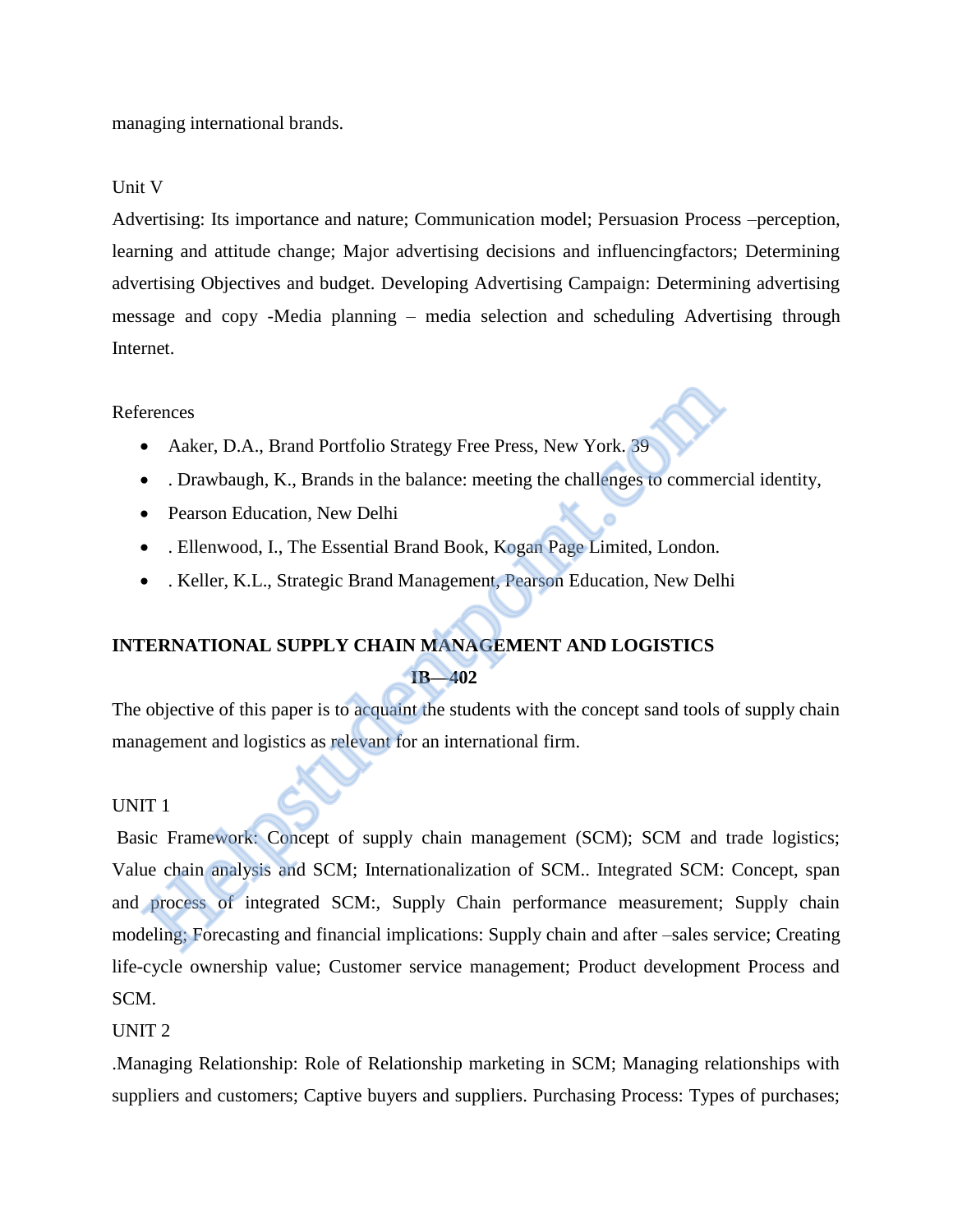Purchasing cycle; Supplier selection and evaluation; Purchase agreement; Purchasing cost management.

# UNIT-3

Supply Chain and Information Management Systems - Importance of information management IT and business management systems MR, DRP, ERP, PDM, EIP and CPFR: Globalisation, technology and business chain management; Re-engineering the supply chain: Future directions. UNIT-4

Logistic System: Concept, objectives and scope of logistics; System elements; Transportation, warehousing, inventory management, packing and unitization ;Control and communication. Transport Fundamentals: Importance of effective transportation system; Service choices and their characteristics; inter-modal services; Transport cost characteristics and rate fixation; Incompany management vs. out-sourcing.

#### UNIT-5

Logistics in the organization, inventory management, warehousing, inbound logistics and procurement, global transportation systems, logistics environment, strategic organizing for logistics effectiveness, customer service, managing logistics information. General characteristics of shipping industry and its structure, liner and tramp operations, fright structure, shipment procedure, World sea borne trade. enousing, inventory management, packing and umtrzation ,control and ensport Fundamentals: Importance of effective transportation system; Service characteristics; inter-modal services; Transport cost characteristics and rap

Suggested Readings:

1. Ballau, R.H., Business Logistics Management, Pren tice Hall, Englewood Cliffs, 1992.

2. J., Chartering Practices

3. J., Dictionary of Shipping and chartering Practices.

4. Christopher., M., Logistics and Supply Chain Management: Strategies for Reading Cost and improving Services, Pitsman, London, 1992.

- 5. ICAO Journal, New York., various issues.
- 6. Indian Shipping and Transport, Bombay, Various issues.
- 7. James, C.J. and D.F. Wood, Contemporary Logistics, Macmillan, New York,1990.
- 8. Marks, Daniel, Shipping Cartels.

9. Shapiro, R., Logistics Strategy: Casses and Concepts, West P ublishing, St.Paul, 1995.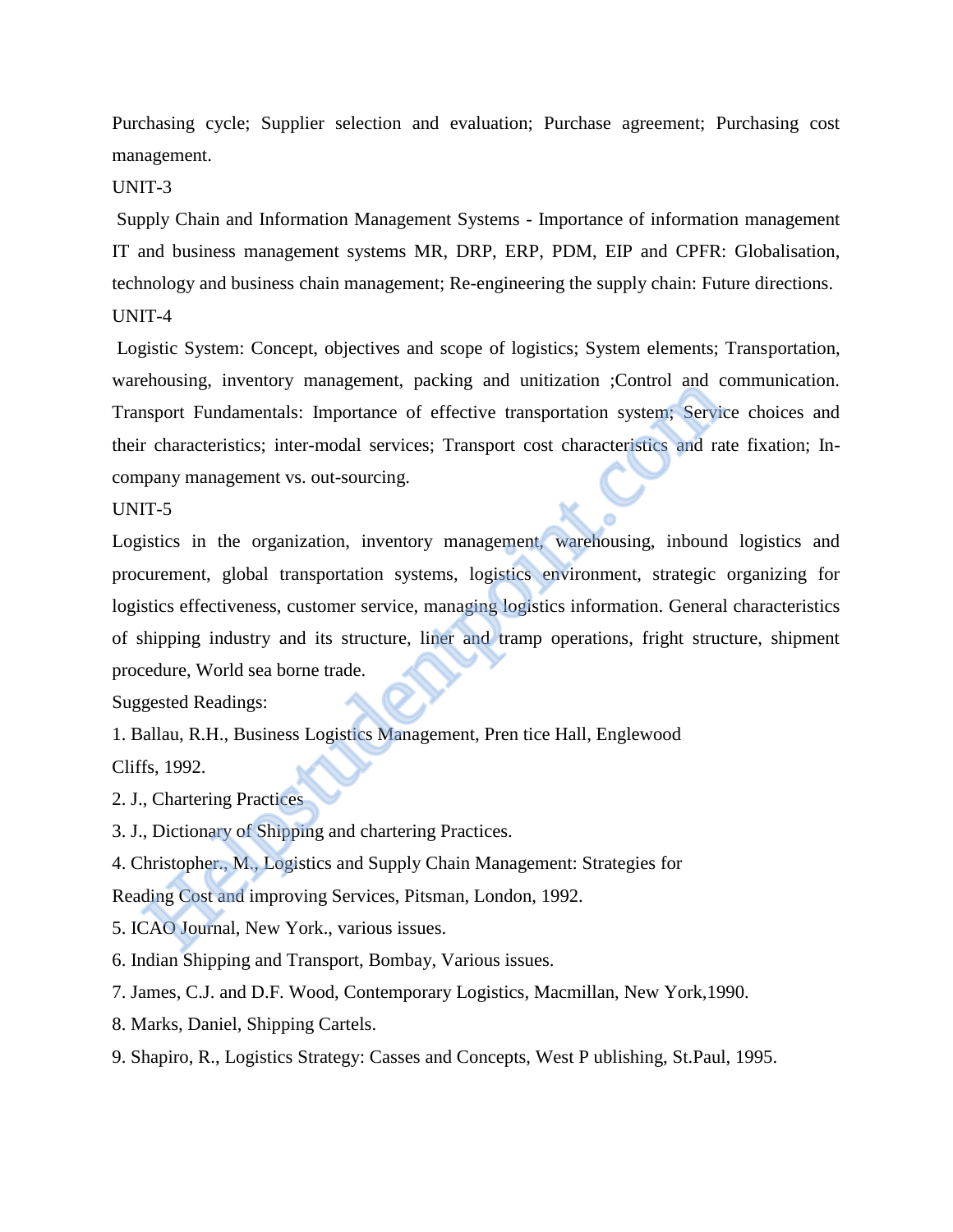# **INTERNATIONAL F INANCIAL MANAGEMENT**

# **IB-403**

The objective of this paper is to acquaint the students with the financial management problems of the multinational corporations and prepare them to tackle these problems**.**

Unit 1.

Introduction: Complexities and issues in financial decisions of a multinational firm: Foreign investment decisions: Exchange rate movement and decision to invest: Foreign direct investment theories and strategies: Green field investment vs. acquisitions and mergers.

# Unit  $-2$ .

International Capital Budgeting: Multinational considerations and calculation of cash flows; Adjusted present value approach: Cost capital: Assessment and management of political risks.

# Unit 3.

International Portfolio Management: Decision to invest in portfolio: International CAPM; Identification of optimum portfolio. International Project Financing: Concepts, types techniques and key elements; Capital structure decision.

# Unit 4

International Working Capital Management: Cash management; Receivables and inventory management. Dividend Policy for Multinational Corporations. Currency and Interest Rate Risk Management: Exposure and risk; Transaction, translation and real operating exposure; Exposure management contractual and natural hedging; interest rate risk assessment and management. Francisco Conduction. Complexities and issues in miniatian decisions of a minimiational<br>stiment decisions: Exchange rate movement and decision to invest: Foreign divires and strategies: Green field investment vs. acquisiti

# Unit 5

International Accounting Foreign currency translation; Multinational transfer pricing and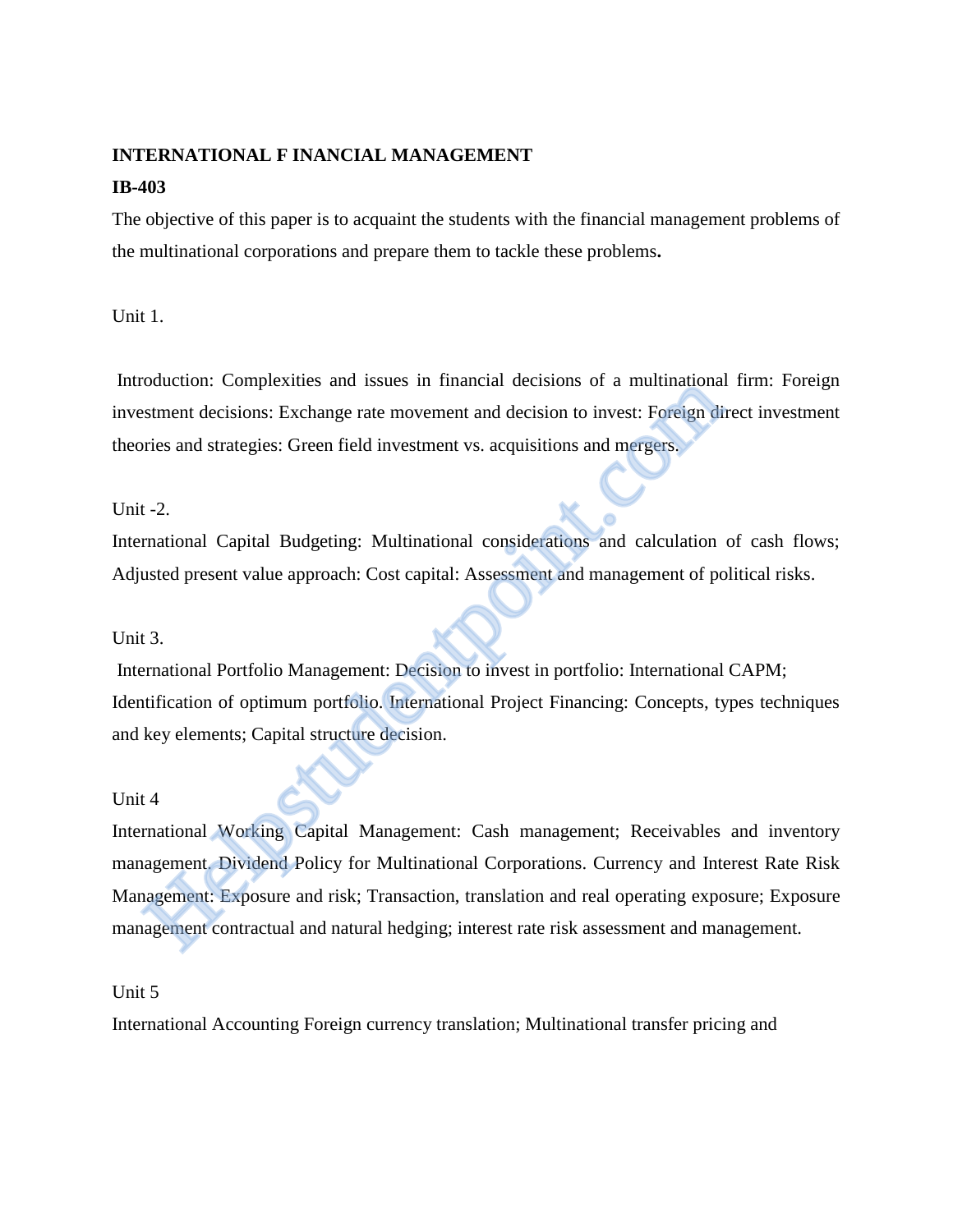performance measurement; Consolidated financial reporting international accounting standards and practices. International Taxation: Key elements and issues; International tax environme nt; Bilateral treaties and tax heavens.

# References

- Apte P.G., Multinational Financial Management, Tata -McGraw Hill, New Delhi, 1998.
- Baker J.C., International Finance: Management, Markets and Institutions, Prentice Hall,
- Englewood Cliffs, 1998.
- Company, New Delhi, 2000.
- Eiteman, David K., Arthur Stonehill and Micheal H. Moffett, Multinational Business
- Finance, Addison-Wesley Publishing Company, Readings Mass., 1998.
- Eun, Cheol and Bruce Resnick, International Financial Management, McGraw Hill, New
- York, 1998.
- Levi, Maurice, International Finance, McGraw Hill Inc., New York, 1996.
- Madura, Jeff, International Financial Management South Western Publishing Company,
- Cincinnati, 2000.
- Rathore, Shirin, International Accounting, Prentice Hall of India Pvt. Ltd., New Delhi,

# **CROSS-CULTURAL CONSUMER AND INDUSTRIAL BUYER BEHAVIOUR**

### **IB-404**

Objective: The main objective of this paper is to help students develop basic understanding of the concepts and theories of consumer and industrial buyer behavior and their applications in marketing decision making. Students Will also be exposed to globalisation of consumer markets and international dimensions of consumer and industrial buying behaviour and their marketing implications. • Company, New Delhi, 2000.<br>• Eiteman, David K., Arthur Stonehill and Micheal H. Moffett, Multinationa<br>• Finance, Addison-Wesley Publishing Company, Readings Mass., 1998.<br>• Eun, Cheol and Bruce Resnick, International Finan

Contents:

# UNIT 1

Consumer Behaviour Theory and its Application to Marketing Strategy; Consumer Buying Process: Extensive, Limited and Routine Probl em Solving Behaviours.

UNIT 2.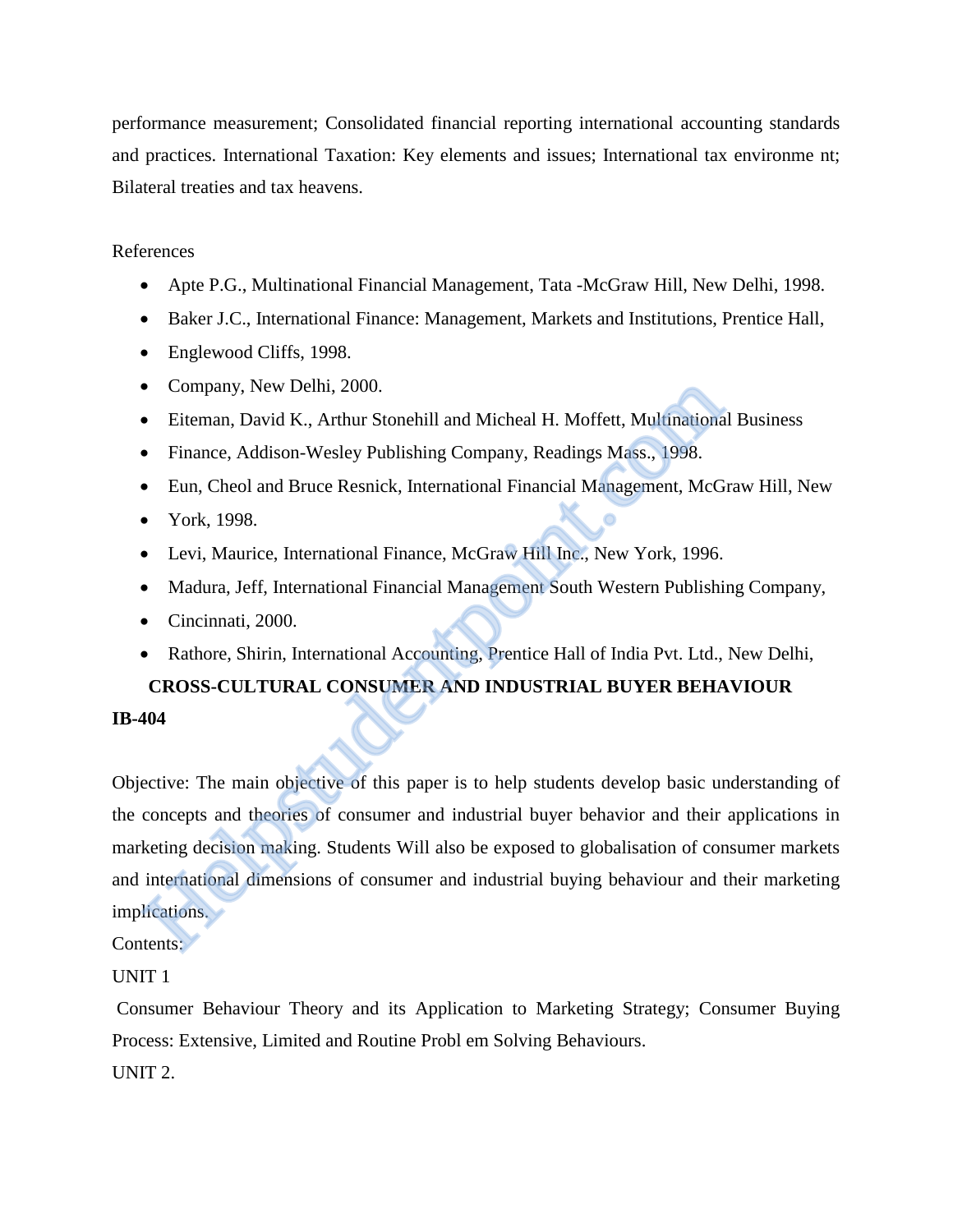Internal Determinants of Buying Behaviour : Individual differences among customers and markets segmentation; Needs, motivation and involvement;information processing and consumer perception; Learning; Attitudes and attitude change; Personality and psychographics (values and life style analysis).

UNIT 3. External Determinants of Buying Behaviour: Family and household influence; Reference groups and social class; Culture and subcultures. Models of Consumer Behaviour; Organisational Buying Behaviour: Process, Influence and model.

UNIT 4. Cross-Cultural: Consumer and Industrial Buying Behaviour; Economic demographic and socio-cultural trends and consumer behaviour; Globalisation of consumer markets and international marketing implications.

UNIT 5

Innovation Diffusion and Consumer Adoption Process; Diffusion of Innovation Across Nations/Cultures; Consumer Satisfaction and Other Feedbacks; Cross-Cultural Consumer Research – Complexities and issues. socio-cuntrial tentos and consumer benaviour, Grobansation of consume<br>mational marketing implications.<br>The Sovation Diffusion and Consumer Adoption Process: Diffusion of Inne<br>oions/Cultures; Consumer Satisfaction and Other

Suggested Readings:

Assael, H., Consumer Behaviour and Marketing Action, 6th ed., South WesternPublishing Company, Ohio, 1998.

Block and Roering, Essentials of Consumer Behaviours Dryden Press, Chicago.Dryden Press. Chicago 1990.

Engel, James F., Roser D. Blackwell, and Paul W. Miniard, Consumer Behaviour Dryden Press, Chicago, 1990.

Hawkins, Dal l., Roger J. Best and Kenneth A. Coney, Consumer Behaviour

Implication for Marketing Strategy, Richard D. Irwin, Chicago, 1995.

Hoyer, Wayne D. and Debovar J. Macinnis, Consumer Behaviour, Hongnton Mifflin Company, Boston, New York, 1997.

Peter. J. Paul and Jerry C. Oison, Consumer Behaviour and Marketing Strategy,

Richard D. Irwin, Illinois, 1993. Schiffan, Leon G. and Kanuk, Lealie. Lazar, Consumer Behaviour, Prentice Hall of India Pvt. Ltd., New Delhi, 1997.

Wikie, William L, Consumer Behaviour, John Wiley & Sons, New York 1990.